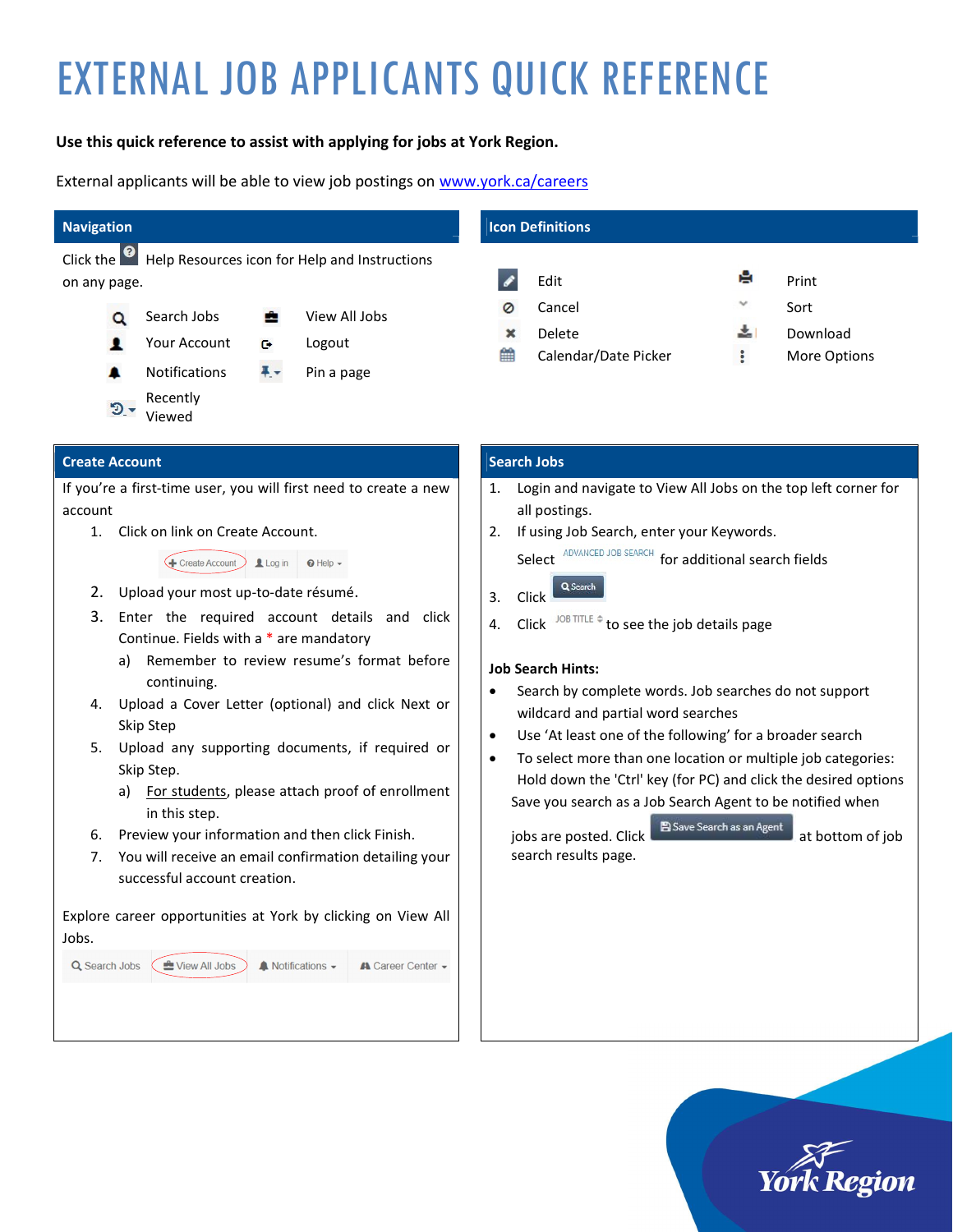#### Job Search Agents

| 1. To save a job search, at the bottom of the Job Search                                              |  |
|-------------------------------------------------------------------------------------------------------|--|
| B Save Search as an Agent . Give your job search<br>Results page click                                |  |
| agent a name, click Active and the acknowledgement. Click                                             |  |
| Save Search as Job Agent.                                                                             |  |
| 2. To manage your job search agents, login and navigate to<br>A Career Center - - > Job Search Agents |  |
| 3. On the Job Search Agents page, it will display any current                                         |  |
| job search agents. The options located in the right-hand                                              |  |
| Actions column include:                                                                               |  |
| Run Agent Manually - your search results will include                                                 |  |
| the job title, status, department, location, job category                                             |  |
| and close dates                                                                                       |  |
| <b>Deactivate</b> - no notifications for your job search agent                                        |  |
| results are emailed to you                                                                            |  |
| <b>Activate</b> - notifications of your job search agent results re                                   |  |
| sent to you                                                                                           |  |
| Delete will permanently remove the job agent                                                          |  |

- 4. To view the job details and apply, click the Job Title
- 5. Click Create New Search Agent to create a new job search agent TIPS:
- You must have an account to save a job search agent
- You cannot edit a Job Search Agent. Delete the agent and create a new job search agent

#### Apply for Jobs

- 1. Login and navigate to View All Jobs on the top left corner for all postings.
- 2. Use Advanced Job Search to locate the job
- 3. Select the Job Title to view the job details.
- 4. Click  $\overline{P}$  Apply to this Job at the bottom of the job posting
- 5. Review your Application Form, edit or complete any remaining fields. See steps in Add Résumé to add your Résumé or Edit Your Résumé
- 6. When completed, select the  $\rightarrow$  Next button.
- 7. Where applicable, complete the Screening Questionnaire, and select > Next
- 8. If you wish to provide a Cover Letter, see the steps in Add /Edit a Cover Letter, and select  $\rightarrow$  Next To add and edit a

previous cover letter, select the **button beside your** cover letter, then select  $\sum_{n=1}^{\infty}$ 

- 9. Preview is the last step. Click the  $\triangle$  Edit icon to make changes to your information
- 10. Click **>** Finish to complete your application or Save for Later to complete at a later time

A success message indicates you have completed the apply process.

TIP: You cannot update your submitted application after you have clicked the Finish button.

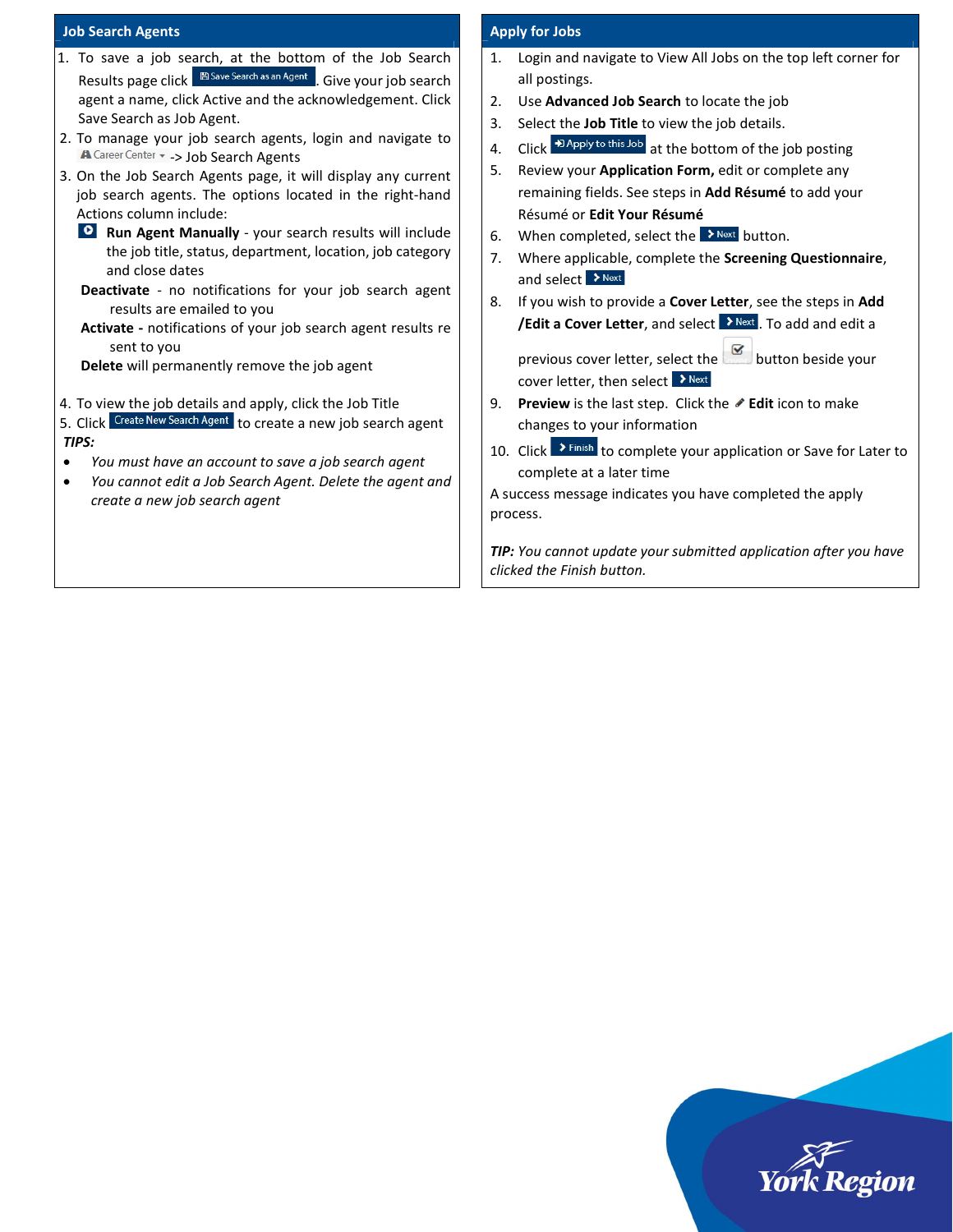| Add Résumé to Your Account                                              | <b>Edit Your Résumé</b>                                                                         |
|-------------------------------------------------------------------------|-------------------------------------------------------------------------------------------------|
| 1. Navigate to A Career Center - > Résumé.                              | 1. Login and navigate to $\bigwedge^{\bullet}$ Career Center $\sim$ -> Résumé                   |
| 2. Click on Edit Resume on the top right corner                         | 2. Click on Edit Resume on the top right corner                                                 |
| Upload Résumé                                                           | 3. Edit the information in your Resume Profile and/ or Resume                                   |
| to add resume to your account<br>3. Click                               | <b>Contents box</b>                                                                             |
| 4. Enter your information – boxes with a $*$ are mandatory              | Résumé *                                                                                        |
| 5. Copy and Paste (control V) your unformatted Résumé or                | <b>B</b> $I$ <b>U</b> $I$ <b>I</b> $I$ <b>I</b> $I$ <b>I</b> $I$ <b>I B B</b>                   |
| type your Résumé in the Contents box. If you have uploaded              | 31 Robson Avenue                                                                                |
| resume in step #3, the resume content will be pasted here               | Anywhere, BC V7J 5C2                                                                            |
| by the system.                                                          | E-mail address                                                                                  |
| 6. Read the Terms of Use Agreement, mark $\blacksquare$ to agree. Click | Res: (250) 476-5432<br>Bus: (250) 645-8654                                                      |
| $\blacktriangleright$ Next                                              |                                                                                                 |
| 7. Review your submitted information. To correct or add                 |                                                                                                 |
| formatting in the resume box, click Add/Edit Resume                     |                                                                                                 |
| 8. Add a cover letter now or <b>Skip Step</b> to skip                   | $\sum$ Finish<br>to save your changes<br>4. Select                                              |
| 9. Add attachment(s) now or Skip Step to skip                           |                                                                                                 |
| Preview information selected<br>10.                                     | <b>Navigation:</b>                                                                              |
| $\sum$ Finish                                                           |                                                                                                 |
| <b>Click</b><br>11.                                                     | <b>图 Finish Later</b><br>$\blacktriangleright$ Next<br><b>≮</b> Previous<br>Skip Step<br>Cancel |
| A quick 'Success - Resume Saved' message bar will appear at             |                                                                                                 |
| the top of the screen to confirm your resume is saved.                  | Select <sup>« Previous</sup> to return to the prior step                                        |
| <b>TIP:</b> When you copy and paste your resume, the resume editor      | $\blacktriangleright$ Next<br>to advance to the next step                                       |
|                                                                         | <b>B</b> Finish Later                                                                           |
| will alter formatting code such as tables, bullets or tabbed            | to save your information for later                                                              |
| indents. Remove any formatting before you copy and paste or             | Skip Step                                                                                       |
| use Microsoft Notepad to clean up formatting before you copy            | to skip adding a cover letter or skip a step                                                    |
| and paste.                                                              | Cancel<br>to cancel with no information saved                                                   |

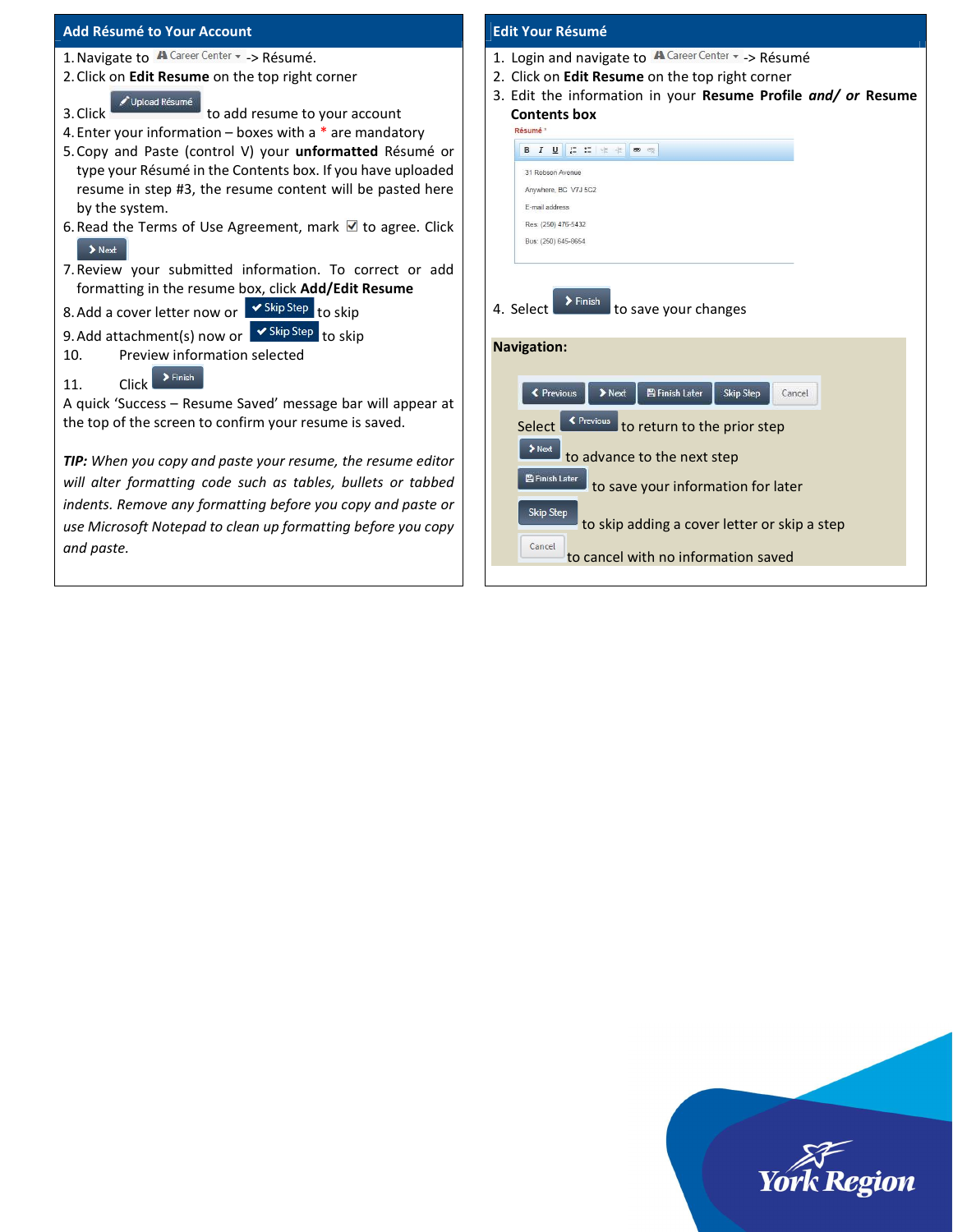| Add / Edit A Cover Letter (Optional)                                                                                                                                                                                                                                                                                                                                                                          | <b>Review</b>                           |
|---------------------------------------------------------------------------------------------------------------------------------------------------------------------------------------------------------------------------------------------------------------------------------------------------------------------------------------------------------------------------------------------------------------|-----------------------------------------|
| 1. Login and Apply for a Job<br>2. When prompted to add a cover letter, click Browse<br>and                                                                                                                                                                                                                                                                                                                   | 1. Logi<br>Hist                         |
| locate your cover letter. Double click to select and click $\pm$<br>3. Enter a Cover Letter Name<br>4. Review your cover letter content and edit if needed                                                                                                                                                                                                                                                    | 2. Sele<br>perf                         |
| > Next or $\overline{\smash{\mathsf{Submit}}}$ button. A success message will<br>5. Click the<br>display<br>$\sum$ Finish<br>6. Preview your information and edit, if needed. Click<br>To use or edit an existing cover letter:<br>When prompted to add a cover letter, scroll to your list of<br>cover letters (bottom of screen). Use to $\mathbb{F}$ action to select the<br>cover letter you wish to use. | EV<br>l≣ì∨<br>ØR<br>com<br>$+A$<br>appl |
| Edit or * Delete your cover letter.<br>You can<br>now<br>Cover Letter Name *<br>My cover letter<br><b>Cover Letter Contents *</b><br>Sample Cover Letter<br>Park Side Rd<br>City, Province, Postal Code<br>December 12th, 20<br><requisition contact="" name=""><br/><title><br/>Ministry of xvz<br/>✔ Skip Step<br/>Note: To skip adding a cover letter, select</title></requisition>                        | TIP:<br>hack                            |

#### Your Résumé Submission History

- in and navigate to  $\mathbb{A}$  Career Center  $\sim$  -> Résumé Submission ory
- ect the  $\left[\frac{\phi}{2}$  More Options icon in the Actions column to form the following tasks:

 $\ell$ iew Résumé $\,$  View the version of the Résumé you submitted

iew Cover Letter View the cover letter submitted

Remove Self from Consideration Remove yourself from the petition

dd Yourself Back for Consideration Re-submit your original lication

You cannot edit your application when you add yourself k for consideration.

### Select interview/testing timeslots

You will receive an email notification for an interview/ test if you're selected to proceed in the competition process.

- 1. Click on the link in the email or Navigate to A Career Center  $\sim$  -> Interview Invitations.
- 2. Claim the time slot of your choice or select reject interview if you do not wish to proceed with the next steps of recruitment.
- 3. Click OK on the pop-up window
- 4. Review the email confirming the time slot you selected.

Note: if you wish to cancel your interview, navigate to Career Center -> Interview Invitations -> Interview Invitation History -> Release button. This will notify HR that you wish to cancel the interview slot you selected.

## **Offers**

You will receive an email notification if you have a job offer.

- 1. Login and navigate to **A** Career Center -
- 2. Locate the Offer email notification and click the link in the email or

Navigate to A Career Center - > Offers

- Click on Offer Details to view the offer letter
- 3. Click Accept Offer or Reject the Offer

**Offer Decision** Click the appropriate link below to accept or reject the offer. Any comments can be entered on the next screen. **Accept Offer Reject Offer** 

Contact the recruiter if you wish to discuss the offer.